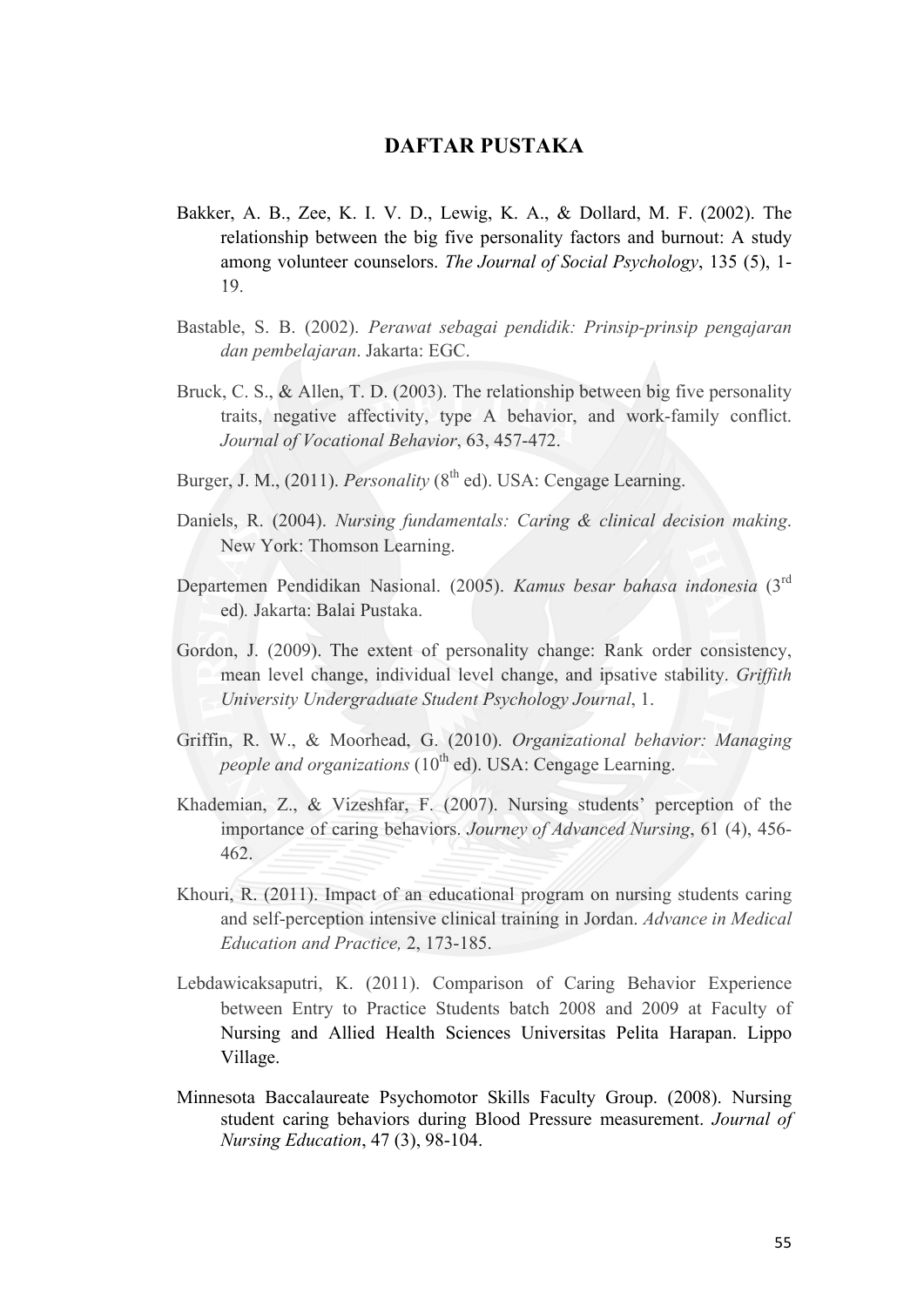Mital, S. S. (2006). *Child development of personality traits.* Delhi: Kalpaz.

- Mlinar, S. (2010). First- and third year student nurses' perception of caring behavior. *Nursing Ethics*, 17 (4), 491-500.
- Muhlisin, A., & Ichsan, B. (2008). Aplikasi model konseptual caring dari jean watson dalam asuhan keperawatan. *Berita Ilmu Keperawatan ISSN 1979- 2697*, 1 (3), 147-150.

Notoatmodjo, S. (2010). *Metodologi penelitian kesehatan*. Jakarta: Rineka Cipta.

Notoatmodjo. S. (2005). Promosi Kesehatan: Teori & aplikasi. Jakarta: Rineka

Cipta

- Nursalam. (2008). *Konsep dan penerapan metodologi penelitian ilmu keperawatan edisi kedua: Pedoman skripsi, tesis, dan instrumen penelitian keperawatan.* Jakarta: Salemba Medika.
- Oskouie, F. H., Rafii, F., & Nikravesh, M. Y. (2006). Major determinants of caring behavior. *Harvard Health Policy Review*, 7 (1), 6-16.
- Polit, D.F. & Beck, C.T. 2006. *Essentials nursing research: Methods, appraisal, and utilization. 6 ed.* Philadelphia USA: Lippincot Williams & Wilkin.
- Rachmadi. (2008). *"Pengaruh kualitas pelayanan terhadap kepuasan pasien rawat inap Kelas III di RSUD kabupaten karimun"*. Jakarta.
- Riyanto, A. (2010). *Pengelolaan dan analisis data kesehatan: Dilengkapi uji validitas dan reliabilitasl serta aplikasi program SPSS.* Yogjakarta: Mulia Medika.
- Riyanto, A. (2011). *Aplikasi metodologi penelitian kesehatan.* Yogyakarta: Mulia Medika.
- Ruf, D. L., & Radosevich, D. M. (2009). How personality and gender may relate to individual attitudes toward caring for and about others. *Roeper Riview*, 31, 207-216.
- Rundqvist, E., Sivonen, K., & Delmar, C. (2010). Source of caring in professional nursing– A review of current nursing literature. *International Journal for Human Caring,* 14 (1), 36-43.
- Sadler, J. J. (2004). Descriptions of caring uncovered in students' baccalaurete program admission essays. *International Journal for Human caring*, 8 (3), 37-46.
- Safitri, L. C., (2010). *Hubungan kepribadian (Big Five Personality) dengan perilaku caring perawat dalam pelayanan keperawatan*. Surabaya.
- Soto, C. J, & John, O. P. (2009). Ten facet scales for the big five inventory: Convergence with NEO PI-R facet, self agreement, and discriminant validity. *Journal of Research in Personality*, 43, 84-90.